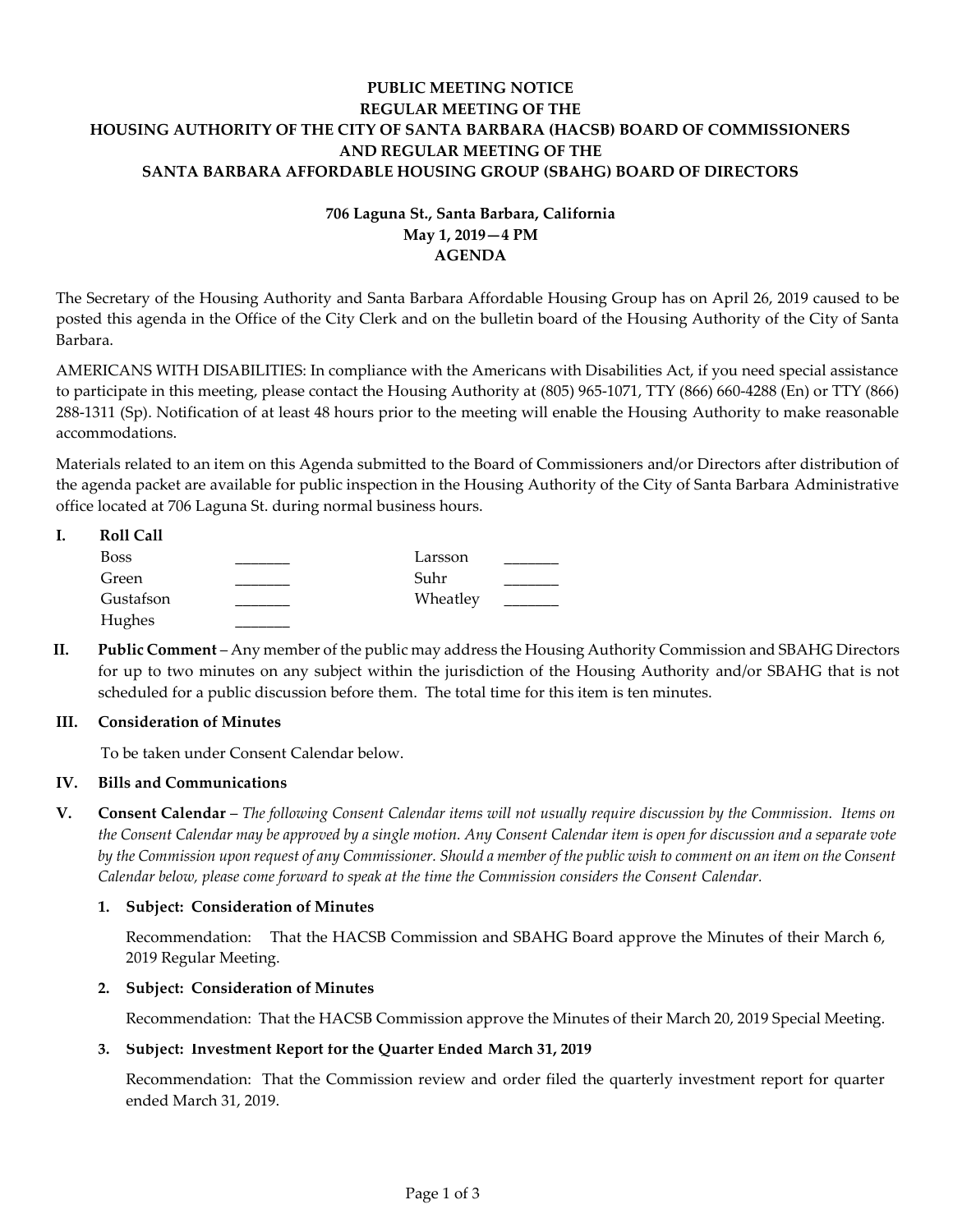### **4. Subject: Expenditures February 2019**

[Recommendation: That the Commission approve costs incurred and payments made for the month of February](https://hacsb.org/download/meetings_2019/items/05_april/Item-V.4.pdf) 2019.

### **5. Subject: Expenditures March 2019**

[Recommendation: That the Commission approve costs incurred and payments made for the month of March](https://hacsb.org/download/meetings_2019/items/05_april/Item-V.5.pdf)  2019

## 6. **Subject: Ratification of Increase in Contract Amount with Vortex Construction for Rehabilitation Improvements at 100 North La Cumbre Road**

Recommendation: That the Commission: (1) ratify the approval of a change order to the construction contract with Vortex Construction in the amount of \$103,283 for installation of four new sets of steel and concrete stairs [at the apartment complex located at 100 North La Cumbre Road; and \(2\) authorize the Executive Director, or](https://hacsb.org/download/meetings_2019/items/05_april/Item-V.6.pdf)  his designee, to approve up to \$30,985 (30% of the base amount) in additional expenses to cover any cost increases resulting from change orders for work not anticipated or covered by the contract.

### **VI. Report of Executive Director**

## **1. Subject: Approval of License Agreements for "Leased Parking Strip" Spaces near Grace Village Apartments**

Recommendation: That the Commission: (1) ratify the Executive Director's execution of a License Agreement with [the Trinity Evangelical Lutheran Church of Santa Barbara as Licensee for the use of "Leased Parking"](https://hacsb.org/download/meetings_2019/items/05_april/Item-VI.1.pdf)  spaces in association with their operation of the Grace Food Pantry operations at Grace Village Apartments, 3869 State Street (2) approve/ratify the Executive Director's execution of a License Agreement with AC4 Fitness, Inc. as Licensee for the use of 18 "Leased Parking" spaces closest to their retail fitness facility; and (3) provide full authority for the Executive Director, or his designee, to enter into these types of "Leased Parking" license agreements and amend existing agreements in the future at this property.

### **2. Subject: Opening of Project Based Section 8 Voucher Wait Lists**

[Recommendation: That the Commission receive a report on the opening of th](https://hacsb.org/download/meetings_2019/items/05_april/Item-VI.2.pdf)e Housing Authority's Family and Senior Section 8 Project Based Voucher (PBV) waitlist.

## **[3. Subject: Update on the Federal Budget and Legislative Proposals at the Federal, State and Local Levels](https://hacsb.org/download/meetings_2019/items/05_april/Item-VI.3.pdf)  Affecting Housing.**

Recommendation: That the Commission receive an update on the Federal Fiscal Year 2019 Budget, the proposed Federal Fiscal Year 2020 Budget as they relate to programs administered by the Department of Housing and Urban Development (HUD), and information on proposed federal, state and local legislative proposals affecting housing. No action is required; this report is for information only.

### **4. Subject: Development Update**

Recommendation: That the Commission receive a report on the status of developments in planning and/or under construction, including Carrillo Castillo lot, and update on Alamar and La Casa de La Raza.

### **VII. Treasurer's Report**

## **[1. Subject: Approval of Housing Authority of the City of Santa Barbara Quarterly Financial Statements for the](https://hacsb.org/download/meetings_2019/items/05_april/Item-VII.1.pdf)  Quarter Ended March 31, 2019**

Recommendation: That the Commission review and order filed the quarterly financial statements for the quarter ended March 31, 2019.

## **[2. Subject: Approval of Santa Barbara Affordable Housing Group Quarterly Financial Statements for the](https://hacsb.org/download/meetings_2019/items/05_april/Item-VII.2.pdf)  Quarter Ended March 31, 2019**

Recommendation: That the Board review and order filed the quarterly financial statements for the quarter ended March 31, 2019.